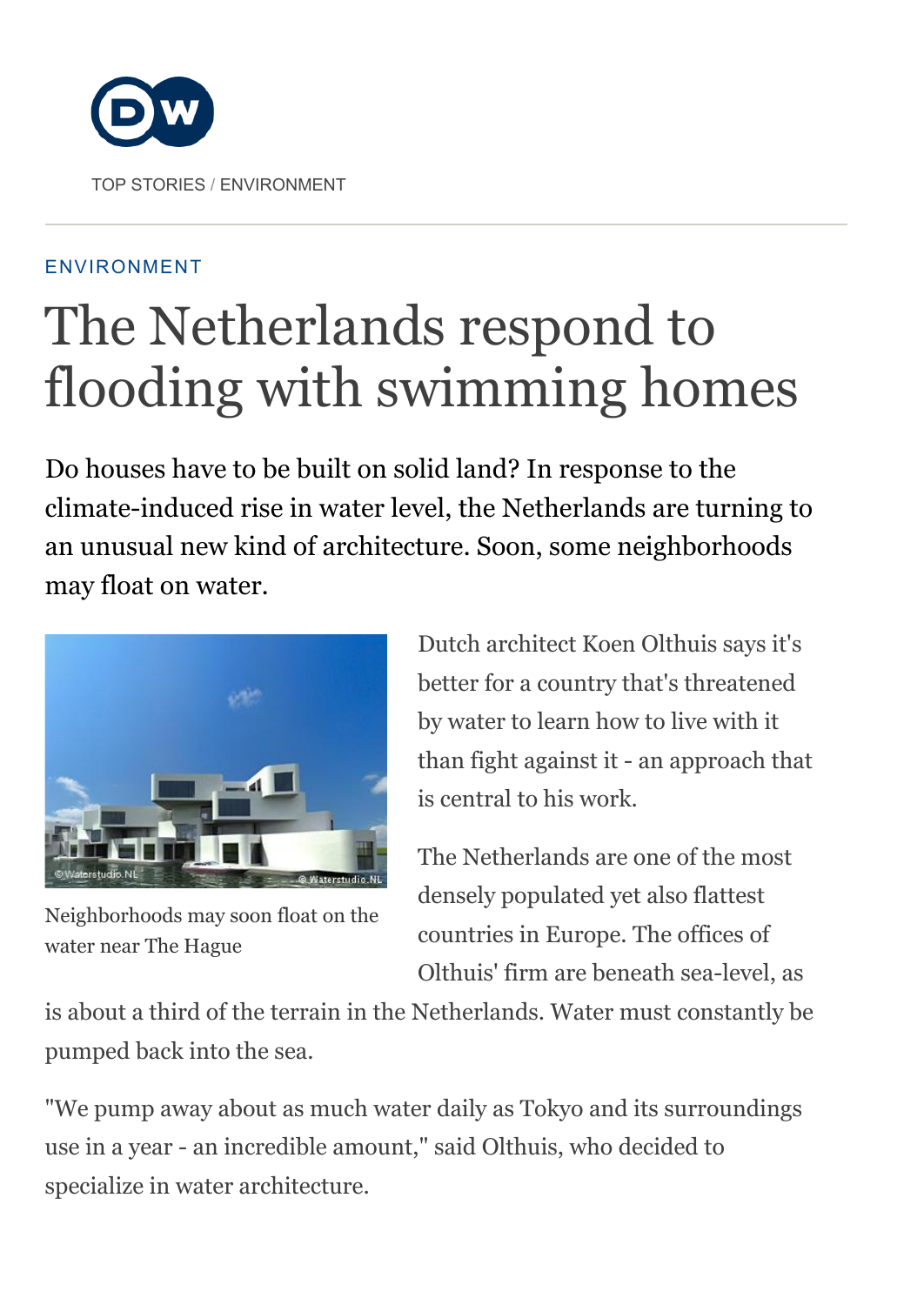## Making flooding valuable

The architect and his team have developed a concept for their country's future: If the Dutch eventually have to allow water to take over some of the nation's coastal land surface, the wet area should be used for houses and apartments.

Areas threatened by flooding account for about five percent of the Netherlands' surface. Currently, they are protected from being overtaken by the sea through the use of dams. Keeping this land dry costs the nation billions annually.



Dutch architect Koen Olthuis specializes in water architecture

Near The Hague, a joint public and private project called "Het Nieuwe Water" is underway, which foresees building 1,200 new buildings within the next eight to ten years. Some of these are to be floating luxury apartments. At present, though, there is little to be seen in the area - just a 2.5-kilometer (1.5-mile) slushy field occupied by a few homes, greenhouses and a pond.

"First we will build, then we will allow the area to be flooded," explained Paul van Zundert, an engineer, who will ensure that the residents do not encounter any problems once building begins. "That will be the biggest challenge that arises from this new dual approach to using the water."

The economic utility of the new buildings will hopefully compensate for the loss of the area's greenhouses.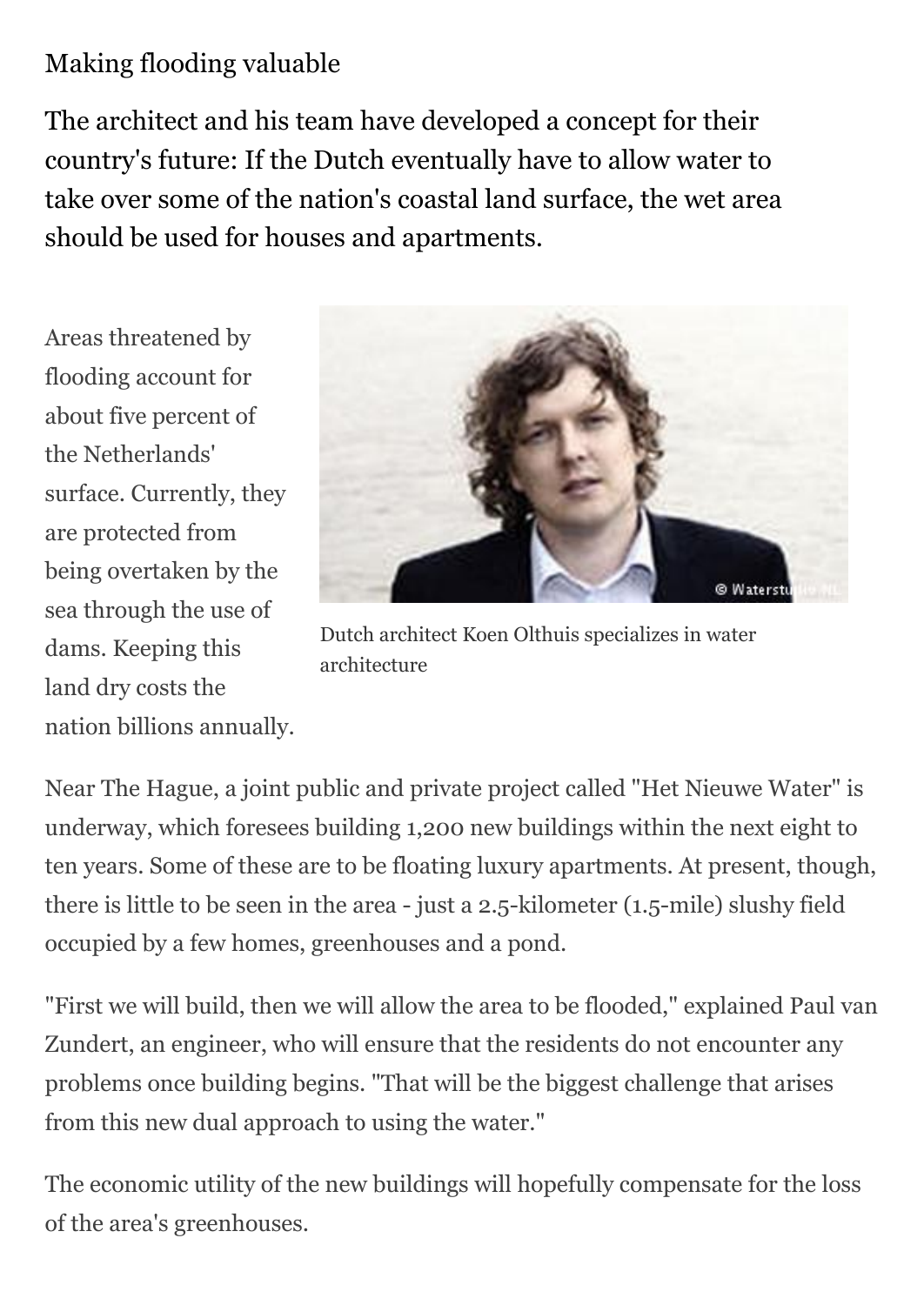## Floating neighborhoods

Architect Olthuis would eventually like to move with his wife and three kids to the flooded coastal area. A single family home there will not be more expensive than a traditional home, he pointed out.

"People aren't interested in having to pay even extra to live on the water. So the only way to go about things is to make the cost of living on the water match that of living on land," he said. Depending on how it is equipped, a floating house will cost several hundred thousand euros.

The new generation of floating houses has little to do with traditional house boats. Olthuis foresees large platforms which contain everything that belongs in a conventional neighborhood: streets, greenery and rows of houses.

"Climate change is causing water to take up space in cities - area that cities can't afford to give up," said the architect. Water collecting in a city center is worthless, he added, but if it can be used as a building site, then it becomes valuable.

### The idea is taking hold abroad



By using flexible tubes, the floating platforms will be provided with electricity and hooked up to the sewage system. Oil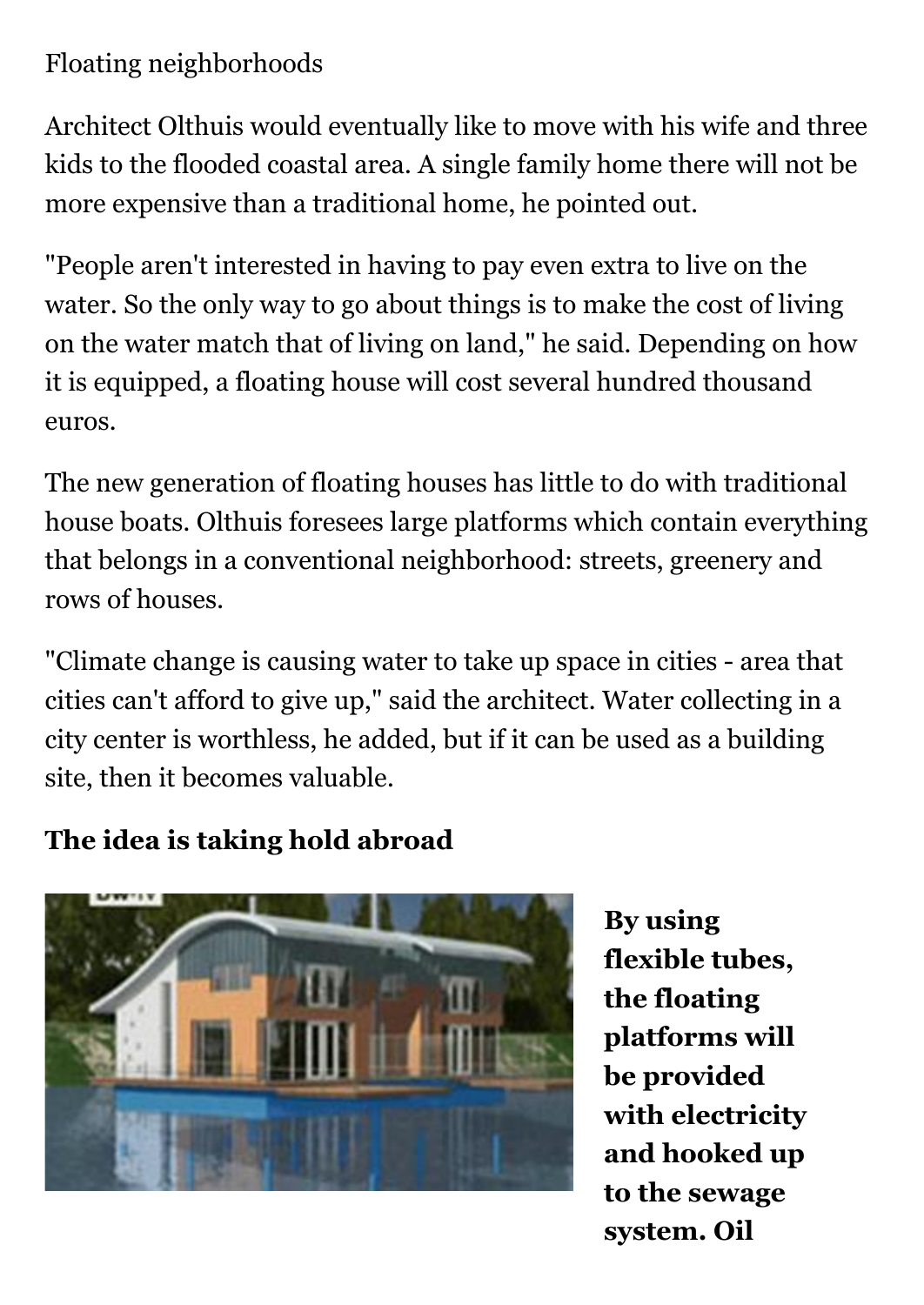Smaller houses may also be built to float on the water's surface

platforms currently use similar

technologies. But the plans go beyond just building houses on the water.

According to Olthuis, the company Waterstudio.NL has already received requests from foreigners interested in floating water parks or golf courses.

The city of Seoul has inquired about a floating park for its downtown area. There is no land available in the area, but there is a river that runs through the city. And a floating mosque in Dubai is also in the works. The mosque will only be reachable by boat, and it is equipped for local climate conditions.

"We will pump sea water through the walls of the structure so as to cool the building from 50 to 30 degrees Celsius. That will save a lot of energy," Olthuis said.

Author: Susanne Henn (gw)

Editor: Kate Bowen

#### DW RECOMMENDS

Dutch road tax inflames debate in neighboring Germany In Germany, a debate has broken out over a controversial Dutch per-kilometer [driving tax. Germany's Green party has spoken out in favor of adopting a similar](http://www.dw.com/en/dutch-road-tax-inflames-debate-in-neighboring-germany/a-4896686) plan, while others remain opposed. (16.11.2009)

Young architects make green homes from construction waste [Two young Austrian architects have developed an environmentally-friendly way to](http://www.dw.com/en/young-architects-make-green-homes-from-construction-waste/a-4809117) build a house - out of construction waste. They're already building in developing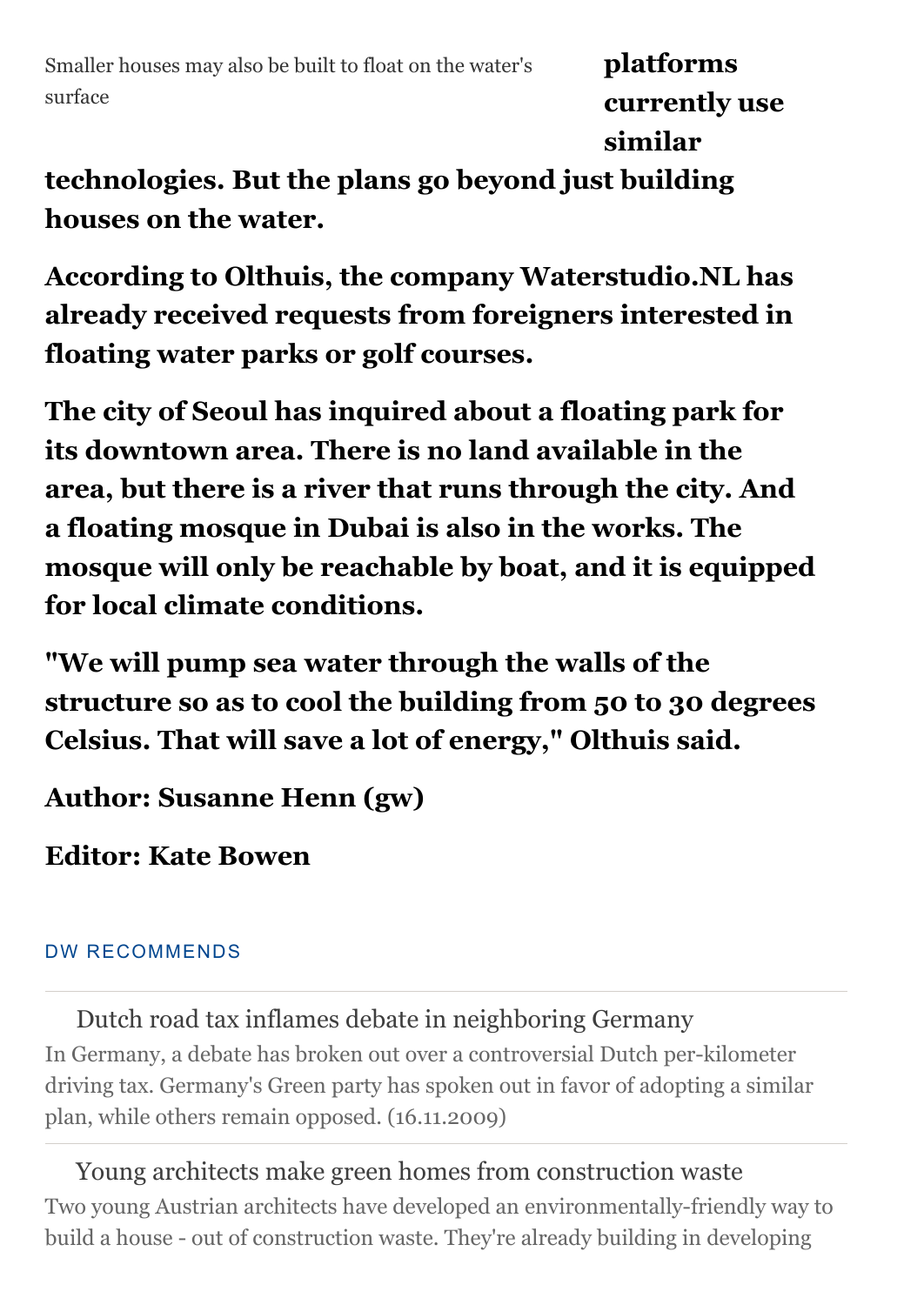#### Natural architecture: green visions for inner-city spaces

Buildings with grass growing on the rooftops, little brooks running through [pedestrian zones, homes built from tree roots - it may sound utopian, but a Belgian](http://www.dw.com/en/natural-architecture-green-visions-for-inner-city-spaces/a-4493292) architect says it's all possible. (16.07.2009)

| <b>Date</b> 31.12.2009 |                 |                                                               |                |         |                                                                                            |  |
|------------------------|-----------------|---------------------------------------------------------------|----------------|---------|--------------------------------------------------------------------------------------------|--|
|                        |                 | <b>Related Subjects Beatrix of the Netherlands, The Hague</b> |                |         |                                                                                            |  |
|                        |                 | architecture, floating houses, water architecture             |                |         | <b>Keywords</b> dutch architect, netherlands, flooding, climate-induced flooding, swimming |  |
| <b>Share</b>           | Send            | Facebook                                                      | <b>Twitter</b> | Google+ | <b>More</b>                                                                                |  |
| <b>Print</b>           | Print this page |                                                               |                |         |                                                                                            |  |
|                        |                 | <b>Permalink</b> http://p.dw.com/p/KhZA                       |                |         |                                                                                            |  |

#### MORE CONTENT



[Species hunters explore the](http://www.dw.com/en/species-hunters-explore-the-sexy-part-of-biodiversity/a-42960093) 'sexy part' of biodiversity 21.03.2018

This week, experts are meeting to discuss how we can avert an extinction crisis. But much of the planet's biodiversity isn't even known to science yet.



A change in UN human rights law could help you [clean up the environment](http://www.dw.com/en/a-change-in-un-human-rights-law-could-help-you-clean-up-the-environment/a-43047850) 20.03.2018

Pressure is building for the United Nations to recognize a clean environment as a human right, in order to give more protection to